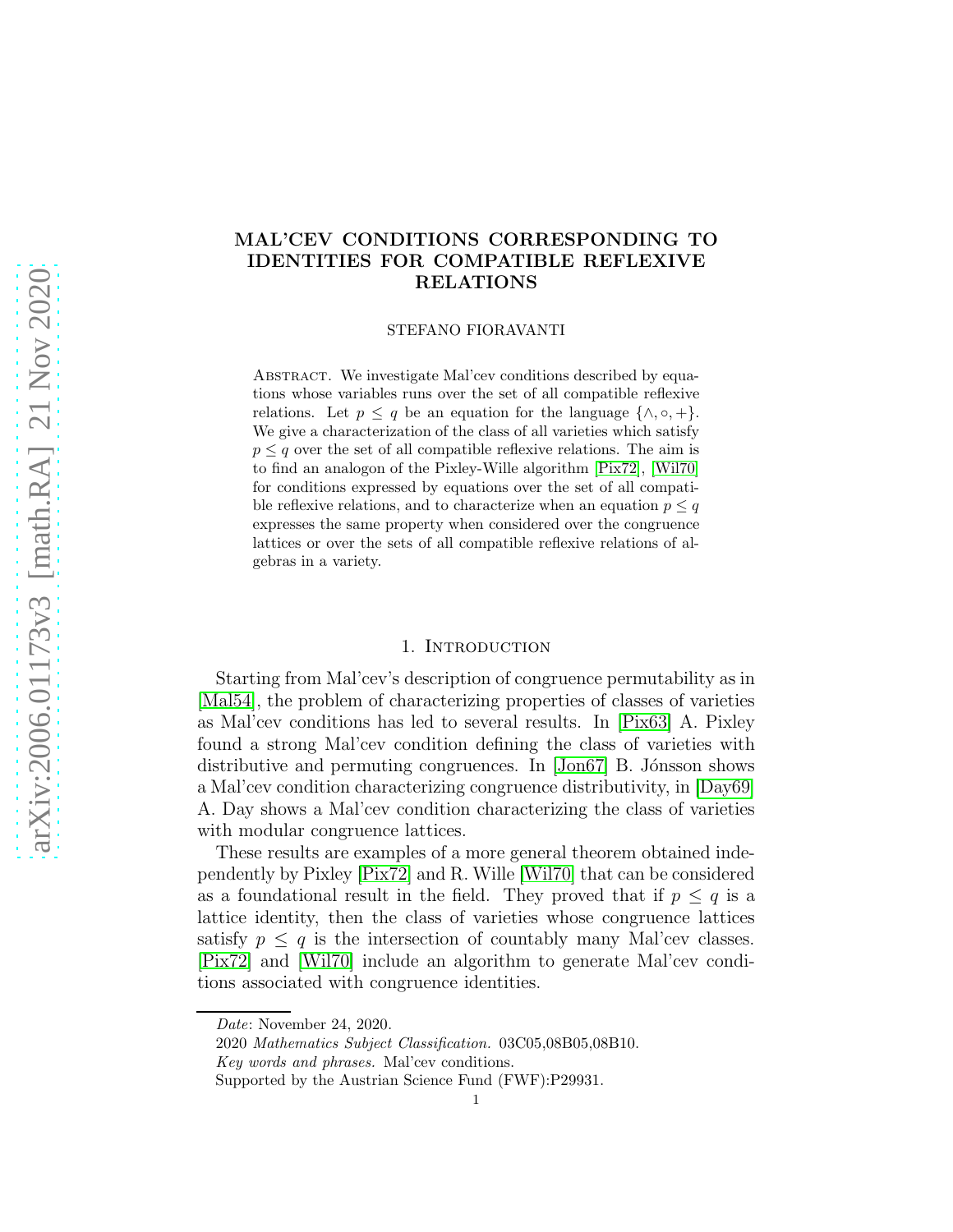These researches have also led to the problem of studying equations where the variables run not only over the congruence lattices but in possibly strictly larger sets as the lattices of all tolerances or of all compatible reflexive relations. Results about this problem can be found in [\[CHL05\]](#page-11-6), [\[GM18\]](#page-11-7), [\[Gum83\]](#page-11-8), [\[KK13\]](#page-11-9), [\[Lip18a\]](#page-11-10), [\[Lip18b\]](#page-11-11), [\[Wer73\]](#page-11-12).

Let  $R$  and  $T$  be two binary relations on a set  $A$ . Then we define the k-fold relational product, in symbols  $\circ^{(k)}$ , of R and T by:

$$
R \circ^{(k)} T = \{(a, b) \in A^2 \mid \exists c_0, \dots c_k \in A \text{ s.t. } c_0 = a, c_k = b, (c_i, c_{i+1}) \in R \text{ for } i \text{ even}, (c_i, c_{i+1}) \in T \text{ for } i \text{ odd}\}
$$

We denote by  $\circ$  the 2-fold relational product of two relations and we denote by  $R + T = \bigcup_{i \in \mathbb{N}} R \circ^{(i)} T$ .

The aim of this paper is to study the relationship between congruence equations and compatible reflexive relation equations. We denote by  $Crr(A)$  the set of all compatible reflexive relations of A. Let A be an algebra and let p and q be terms for the language  $\{\wedge, +, \circ\}$ , where  $\wedge$  is the set-theoretical intersection. Then we say that **A** satisfies the compatible reflexive relation equality (inequality)  $p \approx q$  ( $p \leq q$ ) if and only if  $\text{Crr}(A)$  satisfies  $p \approx q \ (p \leq q)$ . Let V be a variety. Then we say that V satisfies  $p \approx q \ (p \leq q)$  if and only if every algebra in V satisfies  $p \approx q \ (p \leq q)$ . These equations are of interest since Mal'cev conditions are often express in term of this type of equations.

In Section [4](#page-4-0) we study the connection between Mal'cev conditions and compatible reflexive relation inequalities. We provide a self-contained proof of an algorithm, claimed by Tschanz [\[Tsc85,](#page-11-13) pages 273-274] without a proof and similar to the one of Pixley-Wille [\[Pix72\]](#page-11-0), which allows us to compute a Mal'cev condition described by the property of satisfying a particular compatible reflexive relation equation.

<span id="page-1-0"></span>**Theorem 1.1.** Let p and q be two n-ary terms for the language  $\{\wedge, \circ, +\}$ } with p +-free. Then the class of varieties such that  $p \leq q$  holds in  $Cr(A)$  for all  $A \in V$  is a Mal'cev class. Furthermore, if q is +-free then the class of varieties such that  $p \leq q$  holds in  $\mathrm{Cr}(A)$  for all  $A \in \mathcal{V}$ is a strong Mal'cev class.

Our contribute will be the proof of this theorem that provides several examples of descriptions of Mal'cev conditions.

In Section [5](#page-8-0) we give a characterization of an interesting set of equations which describe the same Mal'cev condition when considered with variables that run over the set of all compatible reflexive relations or over the congruence lattices.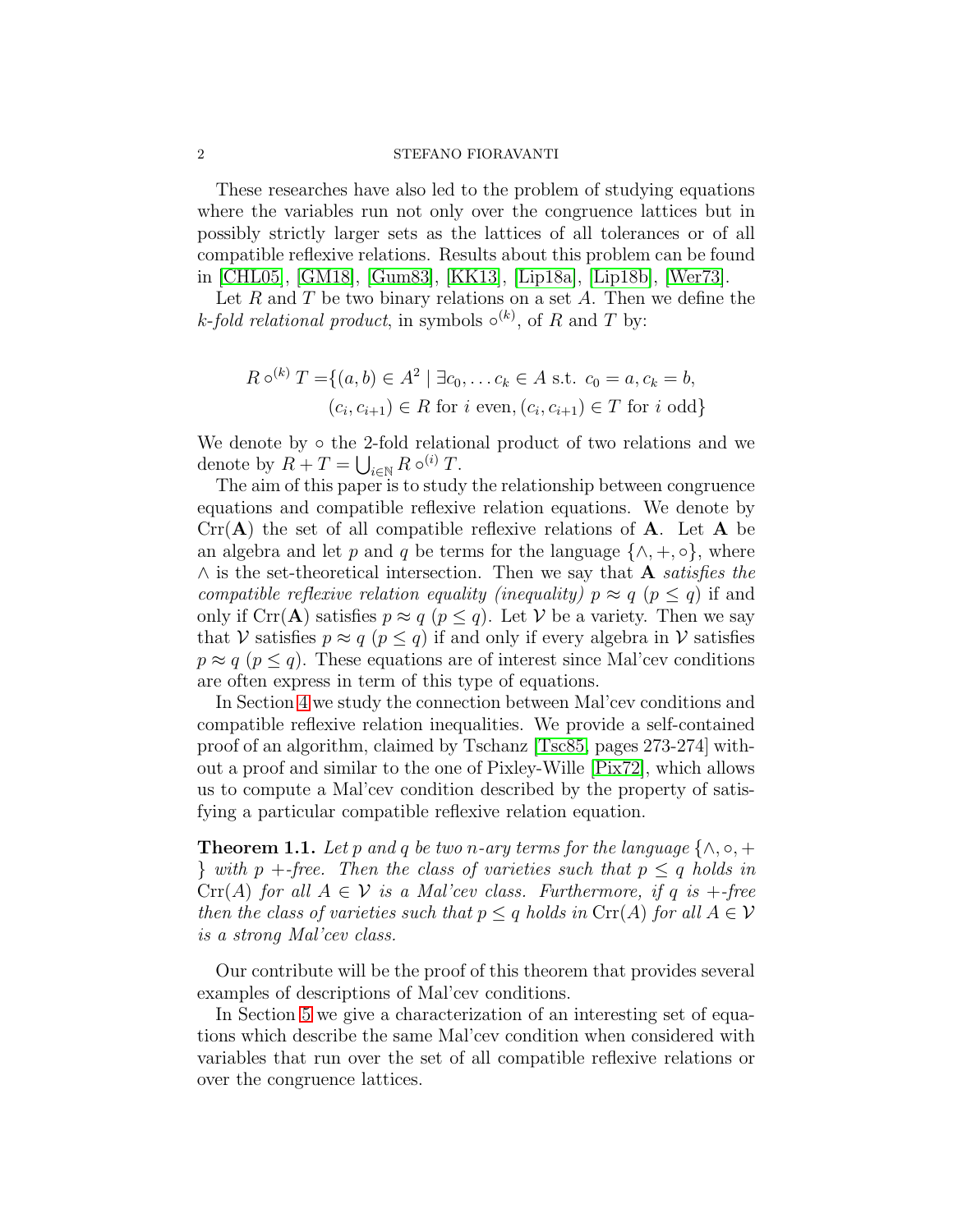In [\[Lip07\]](#page-11-14) it has been shown that, under a weak assumption on the term p, a variety satisfies the congruence identity  $p(\alpha_1, \ldots, \alpha_n) \leq$  $q(\alpha_1, \ldots, \alpha_n)$  if and only if it satisfies the tolerance identity  $p(T_1, \ldots, T_n)$  $0 \leq q(T_1, \ldots, T_n)$ , provided we restrict the set of the variables to run over the representable tolerances, i.e. tolerances of the form  $R \circ R^{-1}$ where  $R$  is a compatible reflexive relation.

Our main result, Theorem [5.1,](#page-8-1) provides a sufficient criterion to check whether an inequality  $p \leq q$  describes the same Mal'cev condition considered as compatible reflexive relation inequality and as congruence inequality. The hypothesis of this theorem is quite restrictive for  $p$  and q but, in Section [5,](#page-8-0) we provide two examples showing that is quite difficult to extend this hypothesis.

## 2. NOTATION

<span id="page-2-0"></span>Let **A** be an algebra and let  $X \subseteq A^2$ . We denote by  $Crg_A(X)$  the compatible reflexive relation generated by the set of pairs  $X$ . Let  $R$  and L be two binary relations on A. Furthermore, we denote by  $\text{Eqv}(R)$ the equivalence relation generated by a relation R.

Let p be a term for the language  $\{\wedge, +, \circ\}$ . Let  $k \in \mathbb{N}$ . We denote by  $p^{(k)}$  the  $\{\wedge, \circ\}$ -term obtained from p substituting any occurrence of + with the k-fold relational product  $\circ^{(k)}$ .

<span id="page-2-1"></span>We denote by [n] the set  $\{i \in \mathbb{N} \mid 1 \leq i \leq n\}$  and by  $[n]_0$  the set  $[n] \cup \{0\}.$ 

# 3. Labelled graphs and regular terms

In order to show the main results we recall the definition of a regular term introduced in [\[Lip07\]](#page-11-14). Let p be a term for the language  $\{\circ, \land\}$ . We define inductively the set  $L_p$  and  $R_p$  of variables on the left and right side of p respectively.

(i) If 
$$
p = X_i
$$
 is a variable, then  $L_p = \{X_i\}$  and  $R_p = \{X_i\}$ ;

- (ii) if  $p = q \circ r$ , then  $L_p = L_q$  and  $R_p = R_r$ ;
- (iii) if  $p = q \wedge r$ , then  $L_p = L_q \cup L_r$  and  $R_p = R_q \cup R_r$ .

Definition 3.1. The class of *regular terms* is the smallest class of  $\{\circ, \wedge\}$ -terms that:

- (1) contains all the variables;
- (2) contains  $p = q \circ r$  whenever q and r are regular and  $R_q \cap L_r = \emptyset$ ;
- (3) contains  $p = q \wedge r$  whenever q and r are regular,  $L_q \cap L_r = \emptyset$ , and  $R_q \cap R_r = \emptyset$ .

Hence examples of regular terms are  $X \wedge (Y \circ Z)$  and  $X \wedge (Y \circ X \circ Y)$ . Instead,  $X \circ X$  and  $X \wedge (Y \circ Z \circ X)$  are not regular. We can see that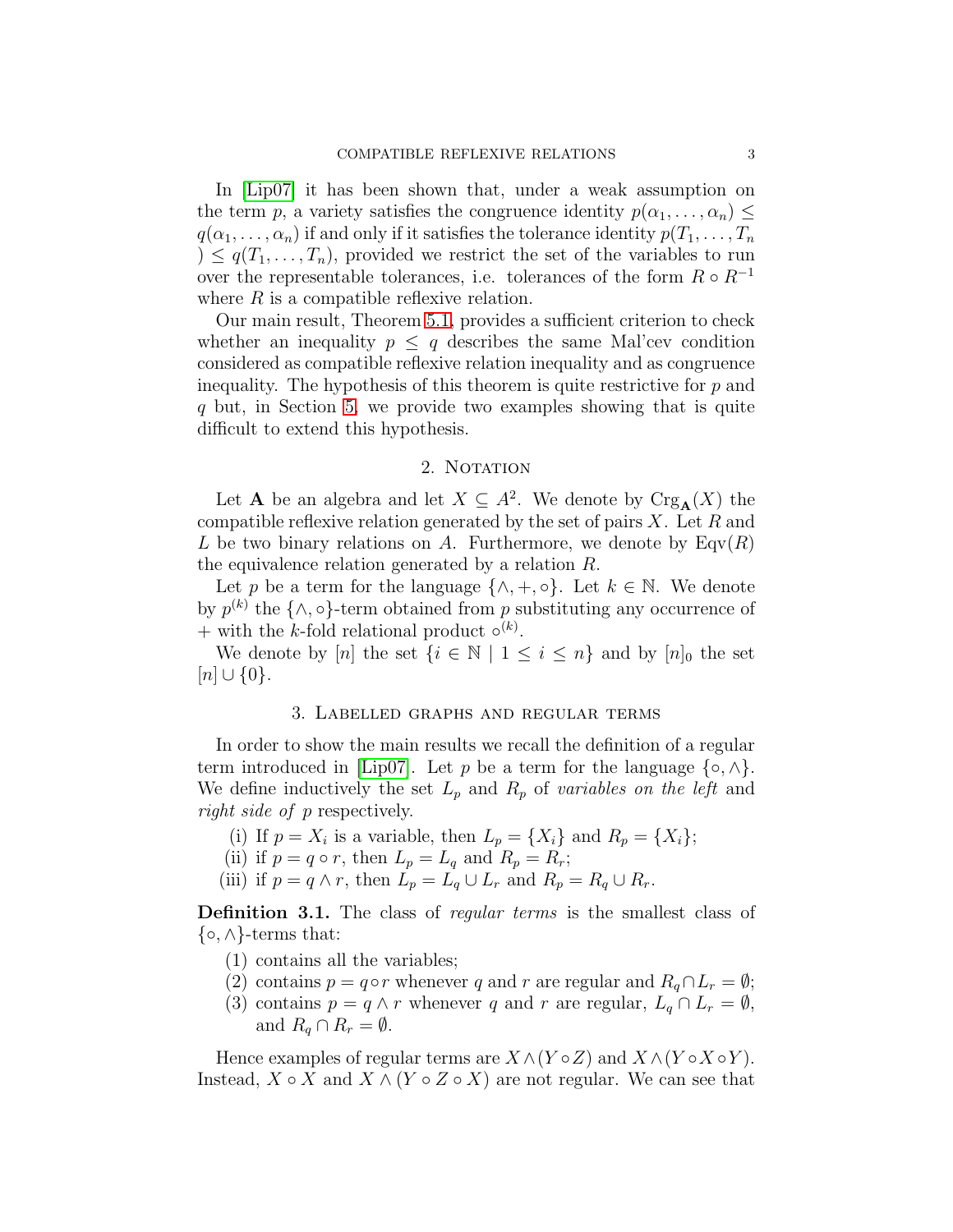the majority of the known Mal'cev conditions given by congruence equations can be characterized by a congruence equation of regular terms.

The definition of a regular term can be better understood by means of the notion of the labelled graph associated with a term as in [\[Cze83\]](#page-11-15) [\[Cze81a\]](#page-11-16) [\[Cze81b\]](#page-11-17) [\[CD84\]](#page-10-0) [\[KK13\]](#page-11-9). We show how to build the labelled graph associated with a  $\{\circ, \wedge\}$ -term p.

**Definition 3.2.** Let S be a set of labels. Then a *labelled graph* is a directed graph  $(V, E)$  with a labelling function  $l : E \to S$ .

We denote by  $(v_1, v_2)$  an edge connecting the vertex  $v_1$  to  $v_2$ . Fol-lowing [\[KK13\]](#page-11-9), let p be a  $\{\wedge, \circ\}$ -term. We start with the graph  $\mathbf{G}_1(p)$ having an edge  $(y_1, y_2)$ , labelled with p, connecting two vertices  $y_1$  and  $y_2$ .

Starting from  $\mathbf{G}_1(p)$  we build a finite sequence of graphs  $\mathbf{G}_1(p), \ldots$ ,  $\mathbf{G}_l(p) = \mathbf{G}(p)$  such that for all  $i \in [l]$  we select an edge  $(y_j, y_k)$ , connecting vertices  $y_k$  and  $y_j$ , from  $\mathbf{G}_i(p)$  labelled with a term w that is not a variable. Then we have two cases:

if  $w = u \wedge v$ , then  $\mathbf{G}_{i+1}(p)$  is obtained from  $\mathbf{G}_i(p)$  by replacing the edge  $(y_j, y_k)$  labelled w with two edges  $(y_j, y_k)$  labelled u and v respectively, and both connecting the same vertices.

If  $w = u \circ v$ , then  $\mathbf{G}_{i+1}(p)$  is obtained from  $\mathbf{G}_i(p)$  by introducing a new vertex  $y_t$  and replacing the edge labelled w with two edges  $(y_j, y_t)$ and  $(y_t, y_k)$ , labelled u and v respectively, and connecting the same vertices in serial through the new vertex. The sequence ends when all the edges are labelled with variables.

We can observe that a term is regular if in its graph, all the edges adjacent to any given vertex are labelled differently.

We denote by  $Y = \{y_1, \ldots, y_m\}$  the set of vertices and we denote by capital letters the variables of p labelling the graph  $\mathbf{G}(p)$ . The main reason to introduce  $\mathbf{G}(p)$  is stated in [\[CD84,](#page-10-0) Proposition 3.1] and in Claim 4.8 of [\[KK13\]](#page-11-9). The latter can be generalized to tolerances as in [\[Lip07,](#page-11-14) Proposition 2.1] and also to relations in general.

<span id="page-3-0"></span>**Proposition 3.3.** Let A be an algebra, let  $R_i \subseteq A \times A$ , for  $1 \leq i \leq n$ , and let p be a  $\{\circ, \land\}$ -term. Then:

- (1) Let  $Y \to A: y_s \mapsto a_s$  be an assignment such that for all edges  $(y_i, y_j)$  with label  $X_k$  of  $\mathbf{G}(p)$ , we have  $(a_i, a_j) \in R_k$ . Then  $(a_1, a_2) \in p(R_1, \ldots, R_n).$
- (2) Conversely, given any  $(a_1, a_2) \in p(R_1, \ldots, R_n)$ , there is an assignment  $Y \to A: y_s \mapsto a_s$  extending  $y_1 \mapsto a_1, y_2 \mapsto a_2$  such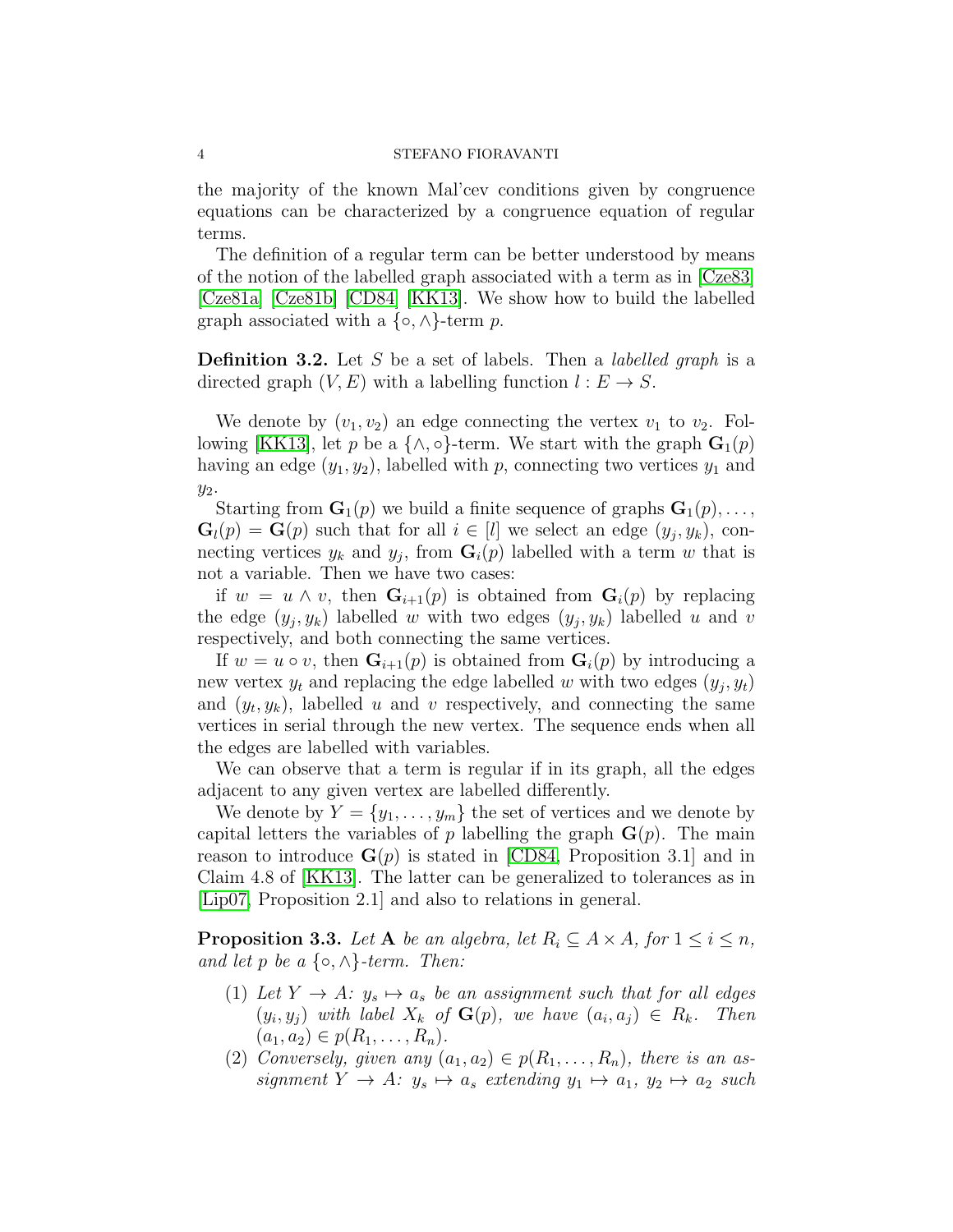that  $(a_i, a_j) \in R_k$  whenever  $(y_i, y_j)$  is an edge labelled with  $X_k$ of  $\mathbf{G}(p)$ , where  $(y_1, y_2)$  is the only edge of the graph  $\mathbf{G}_1(p)$ .

# 4. The Algorithm

<span id="page-4-0"></span>In this section we show the Algorithm in [\[Pix72\]](#page-11-0) and [\[Wil70\]](#page-11-1) and we then modify the last part of it in order to obtain a Mal'cev condition describing the class of varieties that satisfy the compatible reflexive relation equation  $p \leq q$ .

Let  $p \leq q$  be an equation for the language  $\{\wedge, \circ\}$ . Let  $\mathbf{G}(p)$  and  $\mathbf{G}(q)$ be obtained from  $p$  and  $q$  (Definition in Section [2\)](#page-2-0) with the procedure in Section [3.](#page-2-1) Then we define the sets of pairs:

<span id="page-4-1"></span>(4.1) 
$$
T_s(p) := \{(x_i, x_j) \mid (y_i, y_j) \text{ is an edge of } \mathbf{G}(p) \text{ with label } X_s \};
$$
\n $Tt_s(q) := \{(t_i, t_j) \mid (y_i, y_j) \text{ is an edge of } \mathbf{G}(q) \text{ with label } X_s \},$ 

where the elements  $\{t_1, \ldots, t_l\}$  of the pairs in  $T t_s(q)$  are *m*-ary terms with  $t_1 = \pi_1^m$  and  $t_2 = \pi_2^m$  in the variables  $\{x_1, \ldots, x_m\}$ , m is the number of vertices in  $\mathbf{G}(p)$ , and where  $\pi_i^m$  is the *m*-ary term  $x_i$ .

<span id="page-4-3"></span>Algorithm 4.1. Let  $p \leq q$  be an equation for the language  $\{\wedge, \circ\}.$ Let  $\mathbf{G}(p)$  and  $\mathbf{G}(q)$  be obtained from p and q with the procedure in Section [3.](#page-2-1) Let us consider  $T_s(p)$  and  $T_{s}(q)$  as in [\(4.1\)](#page-4-1).

Next we define  $Eq(p \leq q)$  as the set of all equations of the form:

$$
t_i(x_{i_1},\ldots,x_{i_m}) \approx t_j(x_{i_1},\ldots,x_{i_m})
$$

such that  $(t_i, t_j) \in T t_s(q)$  and the vector of indices  $(i_1, \ldots, i_m) \subseteq \mathbb{N}^n$ satisfies  $i_d = \min(i \mid (x_i, x_d) \in \text{Eqv}(T_s(p)))$  for all  $d \in [m]$ . This means that the variables that are in the equivalence relation generated by the pairs in  $T_s(p)$  are collapsed.

We modify the last part of the Algorithm in [\[Pix72\]](#page-11-0), [\[Wil70\]](#page-11-1) in order to obtain a set of equations  $Eq^{R}(p \leq q)$  that characterizes the Mal'cev condition describing the class of varieties which satisfy  $p \leq q$  over the set of all compatible reflexive relations.

<span id="page-4-2"></span>Algorithm 4.2. Let  $p \leq q$  be an equation for the language  $\{\wedge, \circ\}.$ Let  $\mathbf{G}(p)$  and  $\mathbf{G}(q)$  be obtained from p and q with the procedure in Section [3.](#page-2-1) Let us consider  $T_s(p)$  and  $T_{s}(q)$  as in [\(4.1\)](#page-4-1).

Let  $c(s)$  be the cardinality of  $T_s(p)$  and let us set an order of these pairs  $\{(y_{i_t}, y_{j_t})\}_{1 \leq t \leq c(s)} = T_s(p)$ . We define  $\text{Eq}^R(p \leq q)$  as the set of all equations of the form:

$$
t_{(i,j,s)}(x_1,\ldots,x_m,y_{i_1},\ldots,y_{i_{c(s)}}) \approx t_i(x_1,\ldots,x_m)
$$
  

$$
t_{(i,j,s)}(x_1,\ldots,x_m,y_{j_1},\ldots,y_{j_{c(s)}}) \approx t_j(x_1,\ldots,x_m),
$$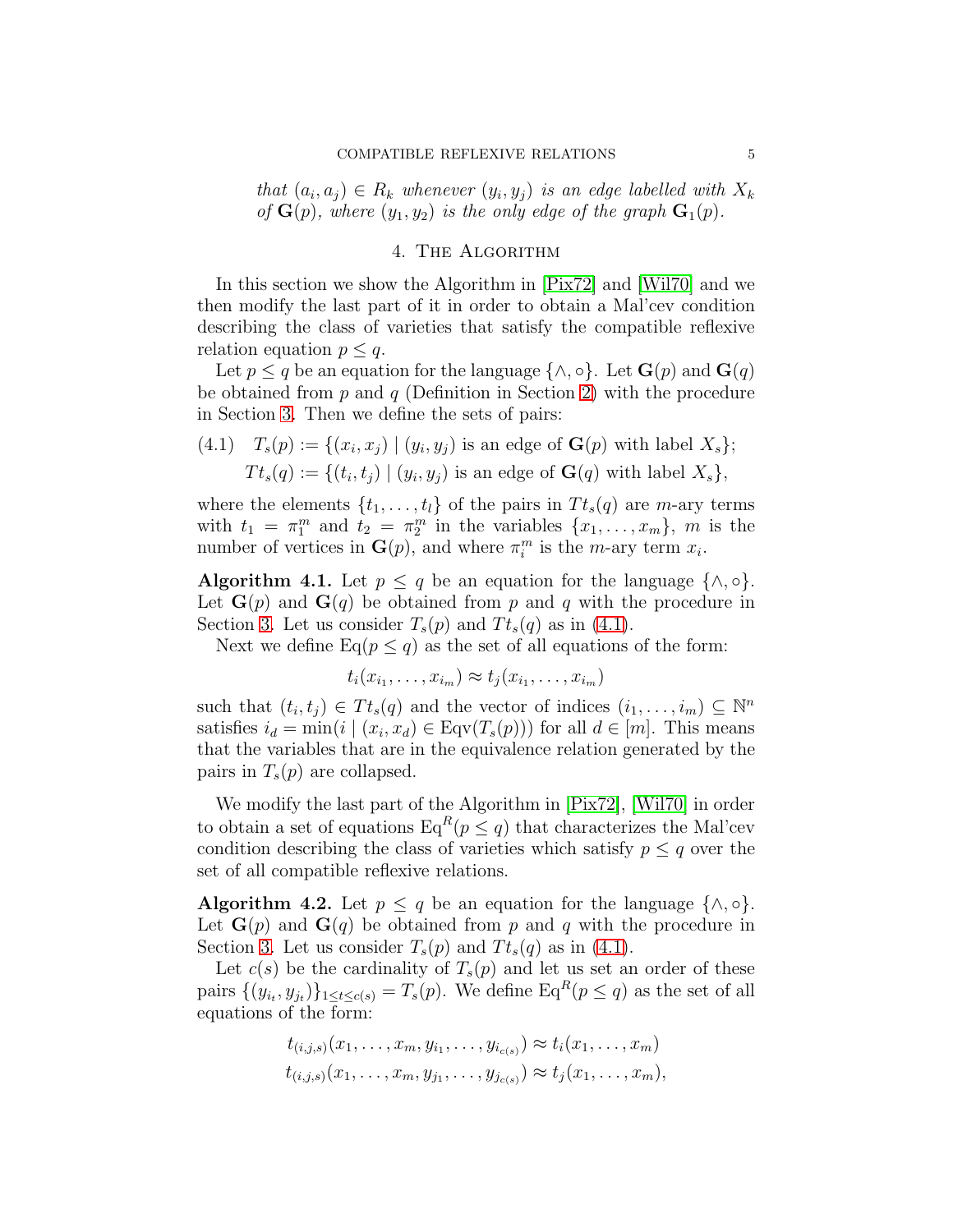such that  $(t_i, t_j) \in T t_s(q)$ ,  $t_{(i,j,s)}$  is an  $(m + c(s))$ -ary term.

Note that the  $c(s)!$  ways to generate the equations given by  $(t_i, t_j) \in$  $T t<sub>s</sub>(q)$  and  $T<sub>s</sub>(p)$  in the Algorithm [4.2](#page-4-2) give different terms  $t<sub>(i,j,s)</sub>$ s but equivalent conditions, up to reordering of the variables.

**Lemma 4.3.** Let  $p(X_1, \ldots, X_n)$  be an m-ary regular  $\{\circ, \land\}$ -term. Let  ${T_i(p)}_{1 \leq i \leq n}$  be obtained with the Algorithm [4.2.](#page-4-2) Let  $V = {y_1, \ldots, y_m}$ be the set of vertices of  $\mathbf{G}(p)$ . Then for all  $i \in [n]$  the equivalence relation on V generated by the pairs in  $T_i(p)$  is composed by classes of cardinality at most 2.

Proof. The proof follows from the definition of regular term since in a graph of a regular term there cannot be two adjacent edges labelled with the same variable.  $\Box$ 

The next lemma is the main ingredient to prove Theorem [5.1.](#page-8-1) Indeed, this allows us to understand some properties fulfilled by Mal'cev conditions described by congruence inequalities with at most one occurrence of ◦ in the right hand side of the equation.

Let  $\boldsymbol{a}$  be a vector and let  $R$  be an irreflexive and antisymmetric relation over the set of all components of  $\boldsymbol{a}$  which generates an equivalence relation with classes of at most 2 elements. This means that  $\text{Eqv}(R)$  is associated with a graph whose edges are disjoint and undirected. Let us denote by  $a^{(R,l)}$  and  $a^{(R,r)}$  the vectors such that if  $((a)_i,(a)_j) \in R$ , then  $(\bm{a}^{(R,l)})_i = (\bm{a}^{(R,l)})_j = (\bm{a})_i, \ (\bm{a}^{(R,r)})_i = (\bm{a}^{(R,r)})_j = (\bm{a})_j.$  If  $(\bm{a})_i$ does not occur in pairs of R, then  $(\boldsymbol{a}^{(R,l)})_i = (\boldsymbol{a}^{(R,r)})_i = (\boldsymbol{a})_i$ .

<span id="page-5-1"></span>**Lemma 4.4.** Let p, q be terms for the language  $\{\circ, \wedge\}$ , with p regular. Let  $(t_i, t_j) \in T t_k(q)$  with  $k \in \mathbb{N}$ . Then the following equations are logical consequences of  $\text{Eq}(p \leq q)$ :

$$
t_i(\boldsymbol{x}^{(T_k(p),l)}) \approx t_j(\boldsymbol{x}^{(T_k(p),l)})
$$
  

$$
t_i(\boldsymbol{x}^{(T_k(p),r)}) \approx t_j(\boldsymbol{x}^{(T_k(p),r)}).
$$

The next lemma is what allows us to characterize conditions described by compatible reflexive relation equations and is an equivalent statement for compatible reflexive relations of what is also called Mal'cev argument ([\[BS81,](#page-10-1) Lemma 12.1]).

<span id="page-5-0"></span>**Lemma 4.5.** Let V be a variety of type F and let  $\mathbf{F}_v(\overline{X})$  be the free algebra generated by  $\overline{X} = \{\overline{x}_1, \ldots, \overline{x}_n\}$  in  $\mathcal{V}$ . Let  $N \subseteq \overline{X}^2 \backslash \Delta_{\overline{X}}$ where  $\Delta_{\overline{X}}$  is the diagonal of  $\overline{X}^2$ , let  $\{(k_i, z_i)\}_{i \in I} \subseteq \overline{X}^2$  be such that  $\{(k_i, \overline{z}_i)\}_{i\in I} = N$ , and let  $K = \text{Crg}_{\mathbf{F}_{\mathcal{V}}(\overline{X})}(N)$ . Let  $p, q \in T(X)$  be such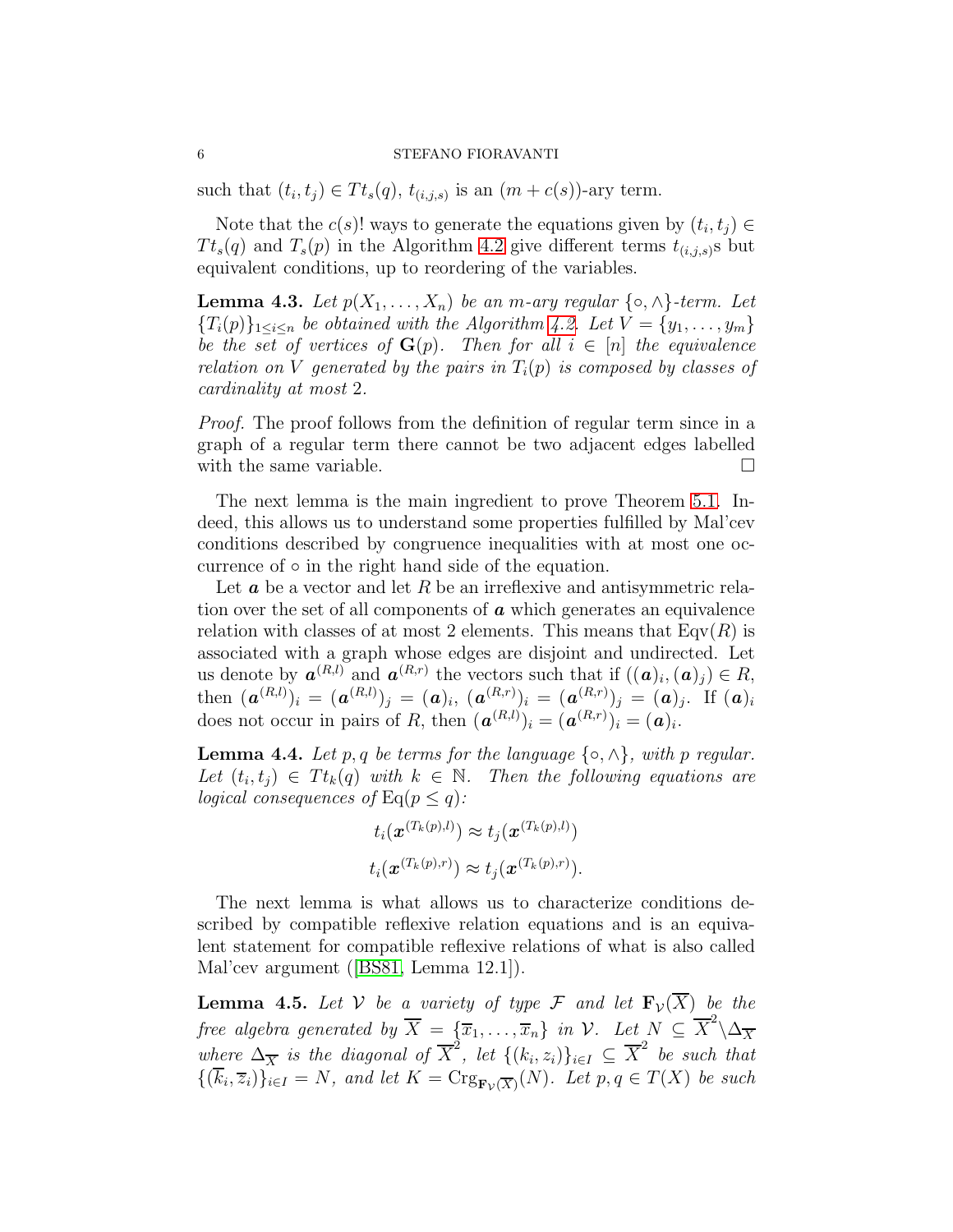that  $(p^{\mathbf{F}_{\mathcal{V}}(\overline{X})}(\overline{x}_1,\ldots,\overline{x}_n),q^{\mathbf{F}_{\mathcal{V}}(\overline{X})}(\overline{x}_1,\ldots,\overline{x}_n)) \in K$ . Then there exists  $t \in T(X \cup Y)$  with  $Y = \{y_1, \ldots, y_m\}$  and such that the equations:

$$
p(x_1, ..., x_n) \approx t(x_1, ..., x_n, k_1, ..., k_m)
$$
  

$$
q(x_1, ..., x_n) \approx t(x_1, ..., x_n, z_1, ..., z_m)
$$

hold in  $\mathcal V$ .

With these tools we are ready to show an analogon of the Pixley-Wille algorithm [\[Pix72\]](#page-11-0), [\[Wil70\]](#page-11-1) for equations concerning compatible reflexive relations, which was claimed in [\[Tsc85,](#page-11-13) pages 273-274] without a proof. Thus we show a proof of the algorithm in [\[Tsc85,](#page-11-13) pages 273- 274] using a similar technique to [\[KK05,](#page-11-18) Proposition 1.4].

<span id="page-6-1"></span>**Proposition 4.6.** Let  $p$  and  $q$  be two n-ary terms for the language  $\{\wedge, \circ, +\}$  with p +-free. The class of varieties such that  $p \leq q$  holds in  $\text{Cr}(A)$  for all  $A \in \mathcal{V}$  is a Mal'cev class described by the family of equations  $\{\mathrm{Eq}^{R}(p \leq q^{(k)})\}_{k \in \mathbb{N}\setminus\{1\}}$ . Furthermore, if q is +-free is a strong Mal'cev class described by  $\text{Eq}^R(p \leq q)$ .

*Proof.* Suppose that  $p \leq q$  holds for the set of all the compatible reflexive relations of algebras in V, with p and q n-ary terms. Let  $T_i(p)$  be constructed from p as in [\(4.1\)](#page-4-1) and let  $V = \{y_1, \ldots, y_m\}$  be the set of vertices of  $\mathbf{G}(p)$ , the graph associated with p. Let  $\mathbf{F} = \mathbf{F}_{\mathcal{V}}(\{x_1, \ldots, x_m\})$ be the *m*-generated free algebra in  $V$ . Then for all  $i = 1, ..., n$  let  $R'_i$ be the compatible reflexive relation of  $\bf{F}$  defined by:

$$
R_i' = \mathrm{Crg}_{\mathbf{F}}(T_i(p)).
$$

Then, from Proposition [3.3](#page-3-0) item (1), it follows that:

$$
(x_1, x_2) \in p(R'_1, \ldots, R'_n) \subseteq q(R'_1, \ldots, R'_n),
$$

through the assignment  $y_s \mapsto x_s$ . Hence there exists a  $k \in \mathbb{N}\backslash\{1\}$  such that  $(x_1, x_2) \in q^{(k)}(R'_1, \ldots, R'_m)$ . We prove that V satisfies  $\text{Eq}^R(p \leq$  $q^{(k)}$ ). To this end let  $Z = \{z_1, \ldots, z_u\}$  be the set of vertices of  $\mathbf{G}(q^{(k)})$ . Let us consider the pair of equations

<span id="page-6-0"></span>(4.2) 
$$
t_{(i,j,s)}(x_1,\ldots,x_m,y_{i_1},\ldots,y_{i_{c(s)}}) \approx t_i(x_1,\ldots,x_m) t_{(i,j,s)}(x_1,\ldots,x_m,y_{j_1},\ldots,y_{j_{c(s)}}) \approx t_j(x_1,\ldots,x_m),
$$

such that  $(t_i, t_j) \in T t_s(q^{(k)})$ ,  $t_{(i,j,s)}$  is an  $(m + c(s))$ -ary term, where  $c(s) = |T_s(p)|$ , and the set of pairs  $\{(y_{i_t}, y_{j_t})\}_{1 \leq t \leq c(s)} = T_s(p)$ . We know that  $(x_1, x_2) = (\pi_1^m, \pi_2^m) \in q^{(k)}(R'_1, \ldots, R'_n)$  thus, by (2) of Proposition [3.3,](#page-3-0) there is an assignment  $z_s \mapsto r_s(x_1, \ldots, x_m)$  from  $Z \to \mathbf{F}$  that extends  $z_1 \mapsto x_1, z_2 \mapsto x_2$  such that  $(r_i, r_j) \in R'_s$  whenever  $(z_i, z_j)$  is an edge labelled with  $X_s$  of  $\mathbf{G}(q^{(k)})$ . Hence  $(r_i, r_j) \in R'_s$  implies, by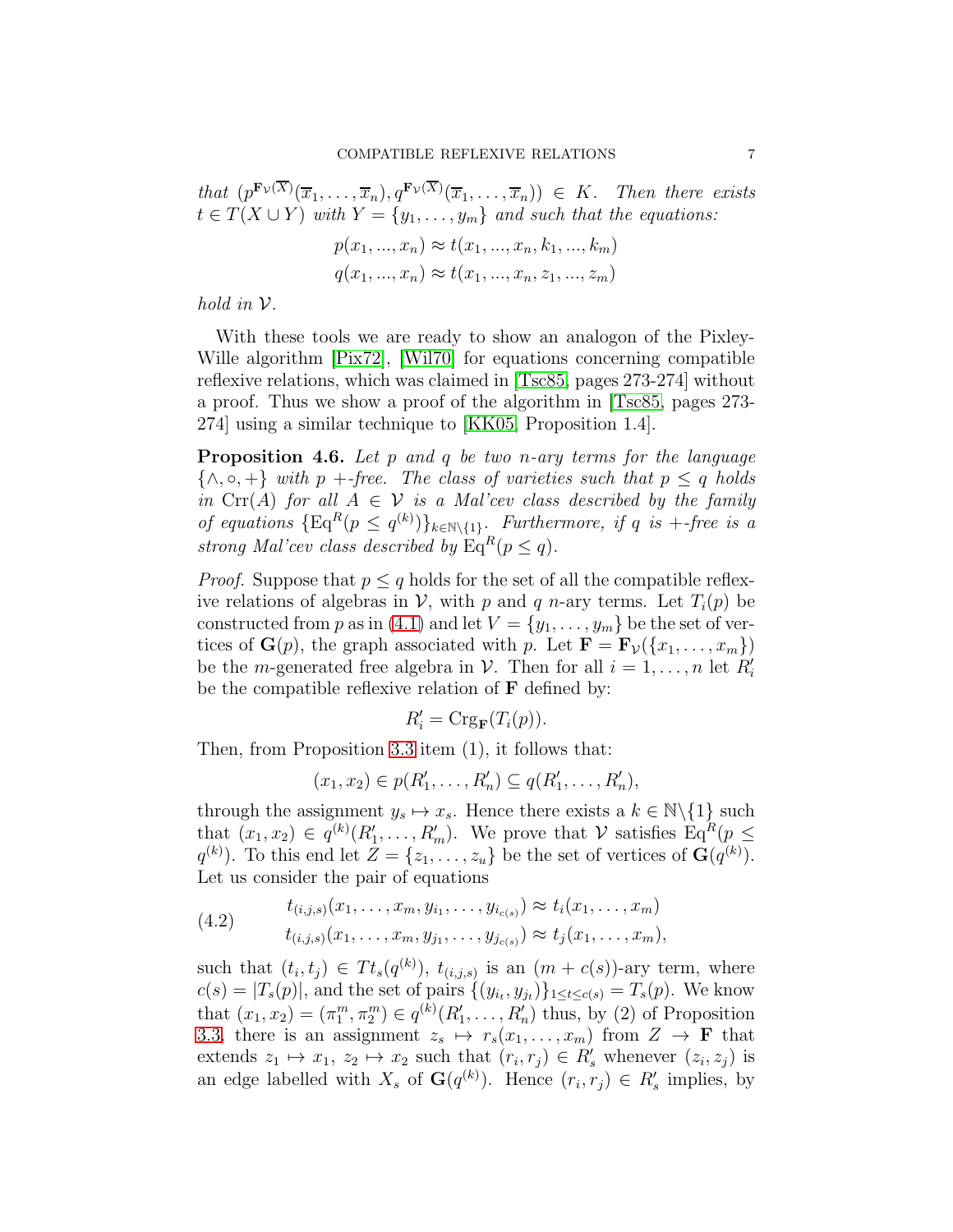Lemma [4.5,](#page-5-0) that there exists an  $(m + c(s))$ -ary term  $t_{(i,j,s)}$  such that  $\mathcal V$ satisfies [\(4.2\)](#page-6-0), where  $t_i^{\text{F}}$  $f_i^{\mathbf{F}}(x_1,\ldots,x_m)=r_i$  and  $t_j^{\mathbf{F}}$  $f_j^{\mathbf{F}}(x_1,\ldots,x_m)=r_j.$ 

Conversely, suppose that there exists  $k \in \mathbb{N} \setminus \{1\}$  such that  $\text{Eq}^R(p \leq$  $q^{(k)}$ ) holds in  $V$ . Then let  $\mathbf{A} \in V$ ,  $a_1, a_2 \in A$ , and let  $R'_1, \ldots, R'_n \in$  $Crg(A)$  be such that:

$$
(a_1, a_2) \in p(R'_1, \ldots, R'_n)
$$

we want to prove that

(4.3) 
$$
(a_1, a_2) \in q^{(k)}(R'_1, \ldots, R'_n).
$$

From (2) of Proposition [3.3](#page-3-0) we have that there exists an assignment  $\psi: Y \to A$  extending  $y_1 \mapsto a_1, y_2 \mapsto a_2$  such that  $y_s \mapsto a_s$ , with  $(a_i, a_j) \in R'_s$  whenever  $(y_i, y_j)$  is an X<sub>s</sub>-labelled edge of  $\mathbf{G}(p)$ .

Let  $Z = \{z_1, \ldots, z_u\}$  be the set of vertices of  $\mathbf{G}(q^{(k)})$  and let  $|T_s(p)| =$  $c(s)$ . From the hypothesis we have that for all  $(t_i, t_j) \in T_s(q^{(k)})$ , there exists an  $m + c(s)$ -ary term  $t_{(t_i,t_i,s)}$  such that:

$$
t_{(i,j,s)}(x_1,\ldots,x_m,y_{i_1},\ldots,y_{i_{c(s)}}) \approx t_i(x_1,\ldots,x_m)
$$
  

$$
t_{(i,j,s)}(x_1,\ldots,x_m,y_{j_1},\ldots,y_{j_{c(s)}}) \approx t_j(x_1,\ldots,x_m)
$$

are satisfied in **A**, where  $\{(y_{i_t}, y_{j_t})\}_{1 \leq t \leq c(s)} = T_s(p)$ . From the definition of the assignment  $\psi$  we have:

$$
t_i(a_1, \ldots, a_m) = t_{(i,j,s)}(a_1, \ldots, a_m, a_{i_1}, \ldots, a_{i_{c(s)}})R'_s
$$
  

$$
t_{(i,j,s)}(a_1, \ldots, a_m, a_{j_1}, \ldots, a_{j_{c(s)}}) =
$$
  

$$
= t_j(a_1, \ldots, a_m).
$$

Let  $\rho: Z \to A$  be the assignment such that  $z_1 \mapsto a_1, z_2 \mapsto a_2$  and  $z_i \mapsto t_i(a_1, \ldots, a_m)$  for all  $3 \leq i \leq u$ . Thus we have that  $(t_i(a_1, \ldots, a_m))$ ,  $t_j(a_1,\ldots,a_m)) \in R'_s$  whenever  $(z_i,z_j) \in \mathbf{G}(q^{(k)})$ . By (1) of Propo-sition [3.3,](#page-3-0) we have that  $(a_1, a_2) \in q^{(k)}(R'_1, ..., R'_n) \subseteq q(R'_1, ..., R'_n)$ . Thus the class of varieties such that  $p \leq q$  holds in  $\text{Cr}(A)$  for all  $A \in \mathcal{V}$  is a Mal'cev class described by the family of equations  $\{Eq^R(p \leq \mathcal{V})\}$  $(q^{(k)})\}_{k\in\mathbb{N}\setminus\{1\}}$ . Furthermore, if q is +-free is a strong Mal'cev class described by  $\operatorname{Eq}^R(p \leq q)$ .

*Proof of Theorem [1.1.](#page-1-0)* The proof follows from Proposition [4.6.](#page-6-1)  $\Box$ 

We show an application of this Algorithm.

**Theorem 4.7.** Let V be a variety and let  $n \in \mathbb{N}\setminus\{1\}$ . Then the following are equivalent:

(1)  $\mathcal V$  satisfies the compatible reflexive relation inequality:

$$
R \wedge (S \circ T) \leq T \circ S \circ (R \wedge S) \circ^{(n)} (R \wedge T);
$$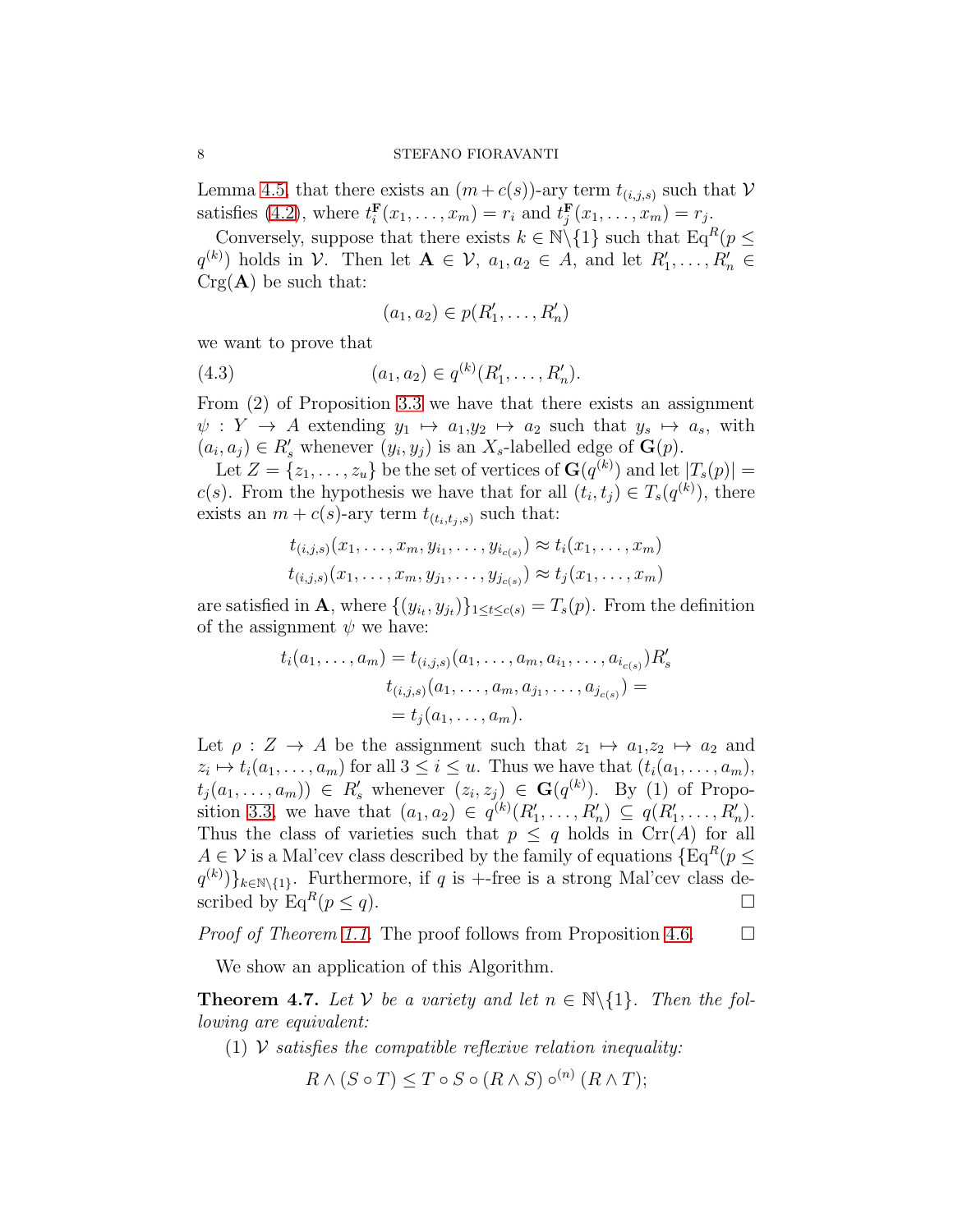(2) there exist  $2n+2$  4-ary terms  $s_0, s_1, t_0, ..., t_{2n-1}$  and  $n+3$  ternary terms  $p_0, p, m_0, ..., m_n$  such that V satisfies:

$$
x \approx p_0(x, y, z), m_n(x, y, z) \approx z
$$
  
\n
$$
x \approx s_0(x, y, z, y)
$$
  
\n
$$
p(x, y, z) \approx s_0(x, y, z, z) \approx s_1(x, y, z, x)
$$
  
\n
$$
m_0(x, y, z) \approx s_1(x, y, z, y)
$$
  
\n
$$
t_{2i}(x, y, z, x) \approx m_i(x, y, z)
$$
  
\n
$$
t_{2i}(x, y, z, z) \approx m_{i+i}(x, y, z)
$$
  
\n
$$
t_{2i+1}(x, y, z, x) \approx m_i(x, y, z)
$$
  
\nfor  $i$  even  
\n
$$
t_{2i+1}(x, y, z, y) \approx m_{i+i}(x, y, z)
$$
  
\nfor  $i$  odd  
\n
$$
t_{2i+1}(x, y, z, z) \approx m_{i+i}(x, y, z)
$$
  
\nfor  $i$  odd  
\nfor  $i$  odd.

# <span id="page-8-0"></span>5. Equations equivalent over congruences and over compatible reflexive relations

In this section we give a characterization of an interesting set of equations which describe the same Mal'cev condition when considered with variables that run over the set of all compatible reflexive relations or over the congruence lattices. . In [\[Lip07\]](#page-11-14) P. Lipparini showed that if  $p$  is a regular term, a variety satisfies the congruence identity  $p(\alpha_1, \ldots, \alpha_n) \leq q(\alpha_1, \ldots, \alpha_n)$  if and only if satisfies the tolerance identity  $p(T_1, \ldots, T_n) \leq q(T_1, \ldots, T_n)$ , provided we restrict the set of the variables to run over the representable tolerances , i.e. tolerances of the form  $R \circ R^{-1}$  where R is a compatible reflexive relation. It is also proved that both the properties to be regular for a term and to be representable for tolerances are not so restrictive. Instead, in the case of the compatible reflexive relations, the hypotheses on the equation  $p \leq q$  are restrictive.

<span id="page-8-1"></span>**Theorem 5.1.** Let  $p, q$  be terms of the same arity for the language  $\{\circ, \wedge\}$  with p regular and q with at most one occurrence of  $\circ$ . Let V be a variety. Then the following are equivalent:

- (1) V satisfies the compatible reflexive relation inequality  $p \leq q$ ;
- (2) V satisfies the congruence inequality  $p \leq q$ .

*Proof.* The implication  $(1) \Rightarrow (2)$  is obvious. For  $(2) \Rightarrow (1)$  let V be a variety that satisfies  $p \leq q$ . Let  $\text{Eq}(p \leq q)$  the set of equation obtained using the Algorithm [4.1.](#page-4-3) From [\[Pix72\]](#page-11-0), [\[Wil70\]](#page-11-1) we have that V satisfies the Mal'cev-condition induced by Eq( $p \le q$ ). Let **A** be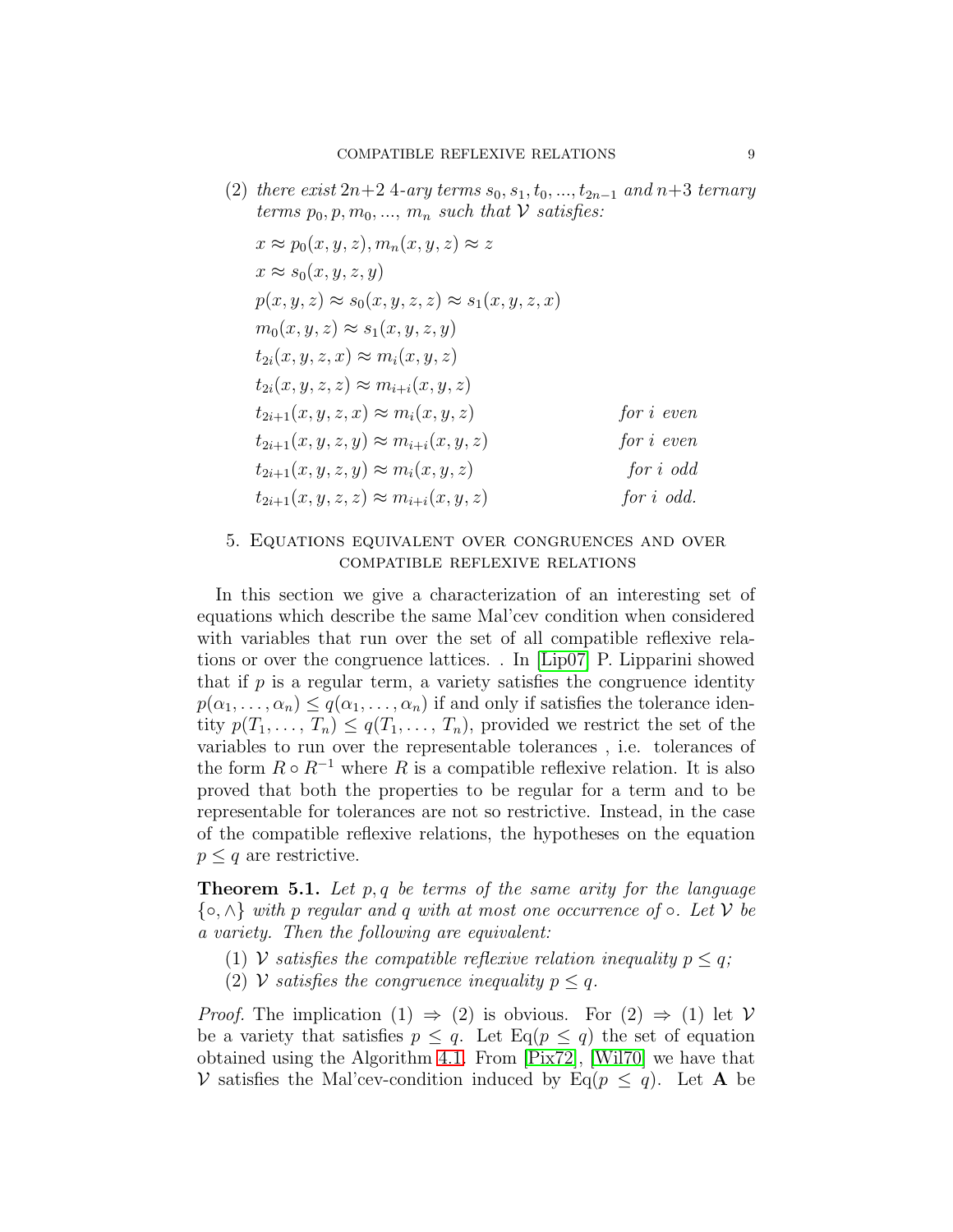an algebra,  $R_1^*, \ldots, R_n^* \in \text{Crr}(\mathbf{A})$ , and let  $a_1, a_2 \in A$  be such that  $(a_1, a_2) \in p(R_1^*, \ldots, R_n^*)$ . By (2) of Proposition [3.3,](#page-3-0) there exist elements  $a_3, \ldots, a_m \in A$ , where m is the number of vertices  $Y = \{y_1, \ldots, y_m\}$  of  $\mathbf{G}(p)$ , and an assignment  $\psi: Y \to A$  such that  $y_i \mapsto a_i$ , for  $1 \leq i \leq m$ , and  $(a_i, a_j) \in R_k^*$  whenever  $(y_i, y_j)$  is an edge of  $\mathbf{G}(p)$  with label  $X_k$ . Let us denote by  $\mathbf{a} = (a_1, \ldots, a_m)$  and by  $\mathbf{x} = (x_1, \ldots, x_m)$ . The goal is to prove that  $(a_1, a_2) \in q(R_1^*, \ldots, R_n^*)$ . We need to distinguish between two cases.

Case q with no occurrence of  $\circ$ :

In this case we obtain equations satisfied by either only the trivial variety or all varieties. We have that  $\mathbf{G}(q)$  has only two vertices  $\{z_1, z_2\} = Z$ . Let us fix the assignment  $\rho : Z \to A$  such that  $z_1 \mapsto a_1$  and  $z_2 \mapsto a_2$ . We prove that this assignment satisfies (1) of Proposition [3.3.](#page-3-0) To this end let  $(z_1, z_2)$  be an edge of  $\mathbf{G}(q)$  labelled by  $X_k$ . By Lemma [4.4,](#page-5-1) we have that **A** satisfies the equation  $\pi_1^m(\bm{x}^{(T_k(p),l)}) \approx \pi_2^m(\bm{x}^{(T_k(p),l)})$ . Hence

$$
a_1 = \pi_1^m(\boldsymbol{a}^{(T_k(p),l)}) = \pi_2^m(\boldsymbol{a}^{(T_k(p),l)}) \, R_k^* \, \pi_2^m(\boldsymbol{a}) = a_2.
$$

Case q with exactly one occurrence of  $\circ$ :

In this case we apply the original Pixley-Wille algorithm [4.1](#page-4-3) to  $p \leq q$ finding the set of equations  $\text{Eq}(p \leq q)$ . We see that  $\textbf{G}(q)$  has only three vertices and hence the equations in Eq( $p \leq q$ ) involve only three m-ary terms  $\pi_1^m, \pi_2^m, t$ .

Let  $Z = \{z_1, z_2, z_3\}$  be the set of vertices of  $\mathbf{G}(q)$ . Let us define the assignment  $\rho: Z \to A$  such that  $z_i \mapsto a_i$ , for  $i = 1, 2$ , and  $z_3 \mapsto t(a_1, \ldots, a_m)$ . Next we prove that the assignment  $\rho$  satisfies the hypothesis in (1) of Proposition [3.3.](#page-3-0) To this end let us suppose that  $(z_i, z_j)$  is an edge of  $\mathbf{G}(q)$  labelled with  $X_k$ . We can observe that  $(t_i, t_j) \in T t_k(q)$  where  $t_1 = \pi_1^m$ ,  $t_2 = \pi_2^m$ , and  $t_3 = t$ . Then we have three cases.

Subcase  $(i, j) = (1, 2)$ : in this case the proof is identical to the one of q with no occurrence of  $\circ$ .

Subcase  $(i, j) = (1, 3)$ : by Lemma [4.4,](#page-5-1) we have that **A** satisfies the equation  $\pi_1^m(\boldsymbol{x}^{(T_k(p),l)}) \approx t(\boldsymbol{x}^{(T_k(p),l)})$ . Hence

$$
a_1 = \pi_1^m \, \left( \, \mathbf{a}^{(T_k(p),l)} \right) \ = t \big( \mathbf{a}^{(T_k(p),l)} \big) \, R_k^* \, t(\mathbf{a}).
$$

Subcase  $(i, j) = (3, 2)$ : in this case the proof is symmetrical to Subcase  $(i, j) = (1, 3)$ . By Lemma [4.4,](#page-5-1) we have that **A** satisfies the equation  $\pi_2^m(\boldsymbol{x}^{(T_k(p),r)}) \approx t(\boldsymbol{x}^{(T_k(p),r)})$ . Hence

$$
t(\mathbf{a}) R_k^* t(\mathbf{a}^{(T_k(p),r)}) = \pi_2^m(\mathbf{a}^{(T_k(p),r)}) = a_2.
$$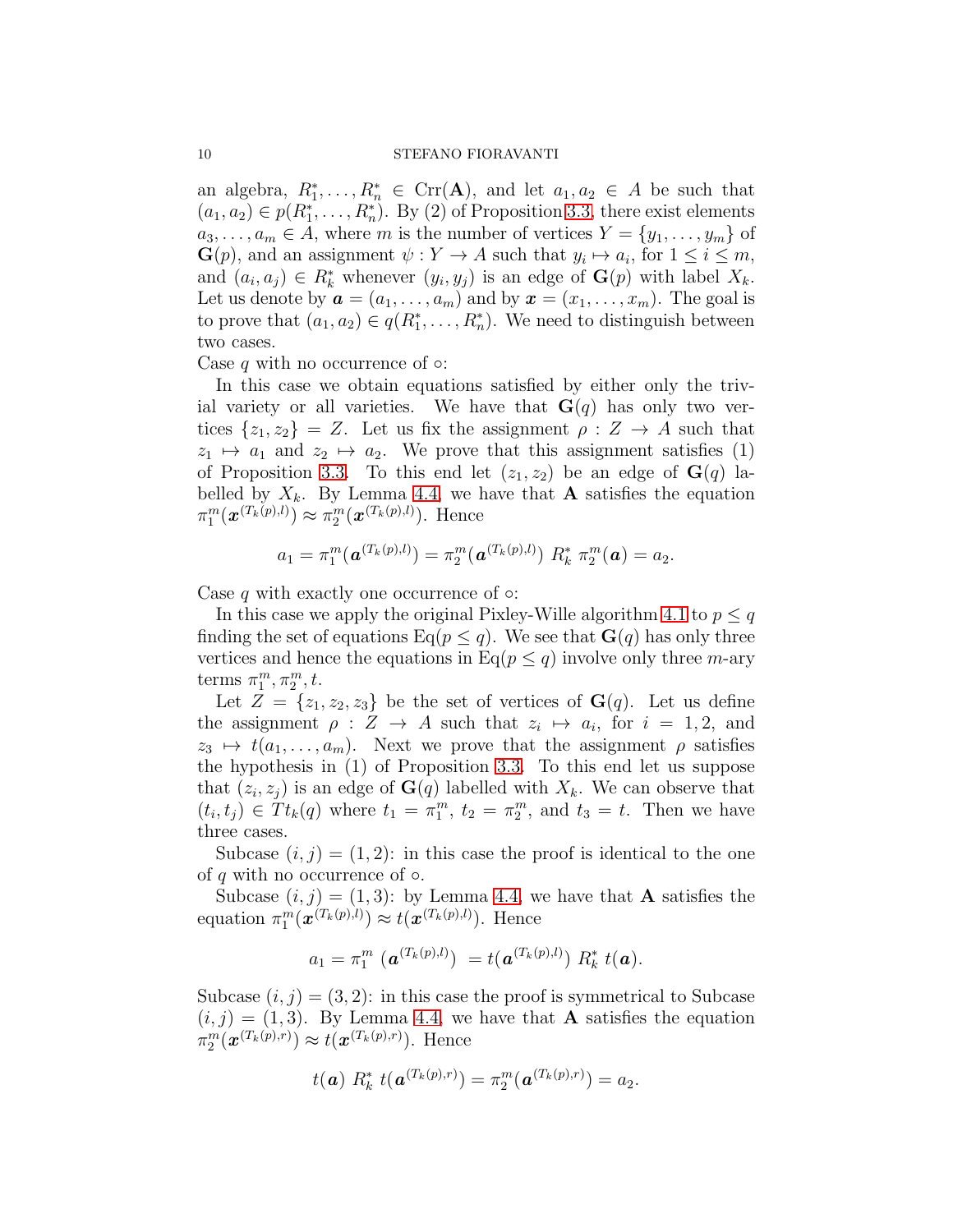Thus  $\rho$  satisfies the hypothesis in (1) of Proposition [3.3](#page-3-0) and  $(a_1, a_2) \in$  $q(R_1^*, \ldots, R_n^*)$ ).

We can see that the hypotheses of Theorem [5.1](#page-8-1) are difficult to expand. Indeed the equation  $X \circ X \leq X$  for compatible reflexive relations implies congruence permutability but is satisfied by all the varieties if the variables run over the congruence lattices. Moreover, the equation  $R \wedge (S \circ T) \leq (R \wedge S) \circ (R \wedge T) \circ (R \wedge S)$  implies majority for compatible reflexive relations ([\[Lip18a\]](#page-11-10)), but when the variables run over the congruence lattices implies only 3-distributivity, which is strictly weaker. With the following theorem we show an example of application of Theorem [5.1](#page-8-1) that can be deduced also from [\[Lip18a,](#page-11-10) page 6].

**Theorem 5.2.** Let  $V$  be a variety. Then the following are equivalent:

- (1)  $\mathcal V$  satisfies the congruence inequality
	- $\alpha \wedge (\beta \circ \gamma) \leq (\alpha \wedge \beta) \circ \gamma;$
- (2)  $\mathcal V$  satisfies the compatible reflexive relation inequality  $R \wedge (S \circ T) \leq (R \wedge S) \circ T$ ;

The proof of this theorem follows from Theorem [5.1](#page-8-1) and clearly these two conditions imply majority.

We can also observe the following equivalence of equations.

<span id="page-10-2"></span>**Theorem 5.3.** Let **A** be an algebra. Then the following are equivalent:

(1) **A** satisfies the compatible reflexive relation inequality

 $R \wedge (S \circ T) \leq (R \wedge S) \circ T$ 

(2) A satisfies the compatible reflexive relation inequality

 $R \wedge (S \circ T) \leq (R \wedge S) \circ (R \wedge T).$ 

# Acknowledgements

The author thanks Paolo Alglianò, Erhard Aichinger, Sebastian Kreinecker, and Bernardo Rossi for many hours of fruitful discussions. The author thanks the referees for their useful suggestions and mention that Theorem [5.3](#page-10-2) was suggested by one of the referees.

# **REFERENCES**

- <span id="page-10-1"></span>[BS81] S. Burris and H. P. Sankappanavar. A course in universal algebra, volume 78 of Graduate Texts in Mathematics. Springer-Verlag, New York-Berlin, 1981.
- <span id="page-10-0"></span>[CD84] G. Czédli and A. Day. Horn sentences with  $(W)$  and weak mal'cev conditions. Algebra Universalis, 19(2):217–230, 1984.